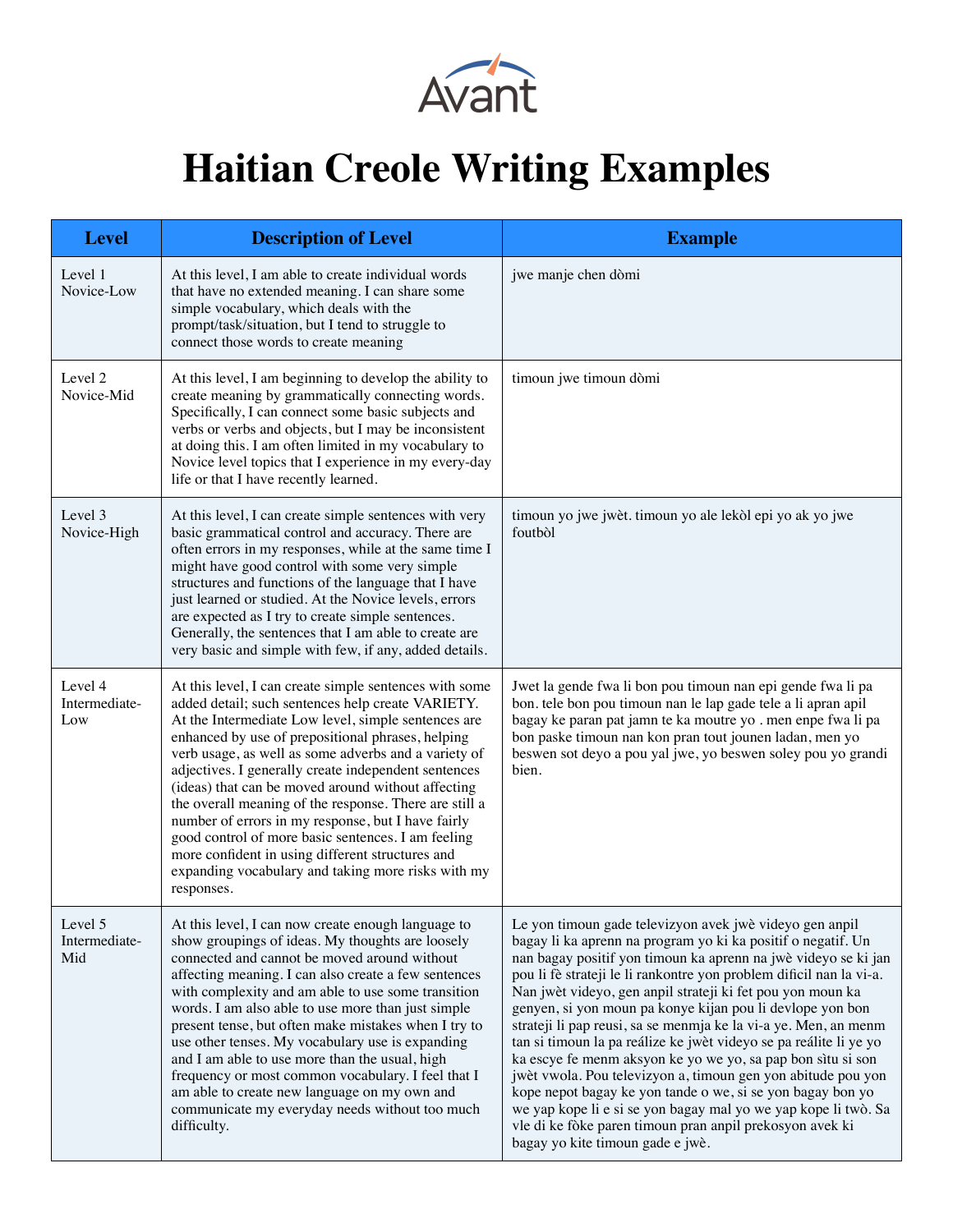| <b>Level</b>                     | <b>Description of Level</b>                                                                                                                                                                                                                                                                                                                                                                                                                                                                                                                                                                                                                                                                                     | <b>Example</b>                                                                                                                                                                                                                                                                                                                                                                                                                                                                                                                                                                                                                                                                                                                                                                                                                                                                                                                                                                                                                                                                                                                                                                                                                                                                                                    |
|----------------------------------|-----------------------------------------------------------------------------------------------------------------------------------------------------------------------------------------------------------------------------------------------------------------------------------------------------------------------------------------------------------------------------------------------------------------------------------------------------------------------------------------------------------------------------------------------------------------------------------------------------------------------------------------------------------------------------------------------------------------|-------------------------------------------------------------------------------------------------------------------------------------------------------------------------------------------------------------------------------------------------------------------------------------------------------------------------------------------------------------------------------------------------------------------------------------------------------------------------------------------------------------------------------------------------------------------------------------------------------------------------------------------------------------------------------------------------------------------------------------------------------------------------------------------------------------------------------------------------------------------------------------------------------------------------------------------------------------------------------------------------------------------------------------------------------------------------------------------------------------------------------------------------------------------------------------------------------------------------------------------------------------------------------------------------------------------|
| Level 6<br>Intermediate-<br>High | At this level, I have good control of the language and<br>feel quite confident about an increasing range of<br>topics. There are still some occasional errors in my<br>language production, but that does not hinder my<br>ability to communicate what I need to share. I can<br>use circumlocution to explain or describe things for<br>which I do not know specific vocabulary or<br>structures. I can understand and use different time<br>frames and am just beginning to develop the ability<br>to switch most time frames with accuracy. I can use<br>transition words and concepts with some ease. My<br>language has a more natural flow, but I still may have<br>some unnatural pauses or hesitations. | Mwen kwè ke enfliyans televizyon ak jwèt videyo genyen sou<br>timoun jodia pa kite timoun grandi e aprann potensial yo. Le<br>timoun vin sot lekol e antre lakay primye bagay yo fè se ale<br>sou televizyon epi jwe juskaske yo paka ouvri zwè yo. Menm<br>si jwèt sa yo ka impoze yo enfliyans ki pa bon sou timoun,<br>genyen bagay timoun ka aprann nan jwèt sa yo ki ka detwi tet<br>yo. Bagay ke nou pa tap janm konnen yo ta konpran. Timoun<br>konnen yo epi le yo soti deyò a ak zanmi yo se yon lot kalite<br>timoun ou wè kap jwe. Yap jwe jwèt tire ak youn lòt o ou wè<br>yap jwe jwèt goumen epi nan yon ti moman anko yap goumen<br>tout bon vre. Mwen kwe si yon timoun ta genyen tout fòs sa<br>pou yo leve chak matin pou yo ale nan televizyon e nan jwèt<br>videyo, yo ka gen menm fòs sa pou yo etidyè e mètè tout tèt yo<br>nan yon liv e aprann, paske televizyon e jwèt videyo pap la pou<br>tout tan, yo paka montrè ou bagay esansiyal pou ka gen yon vi<br>en conduit. Montre timoun ou se pa jwet ak televizyon k-ap<br>ede yo avansè nan lavi, men se tet yo ka ede yo.                                                                                                                                                                                                              |
| Level 7<br>Advanced-<br>Low      | At this level my response contains a number of<br>complexities with higher degree of accuracy. Such<br>language allows me to address each aspect of the<br>prompt more completely and with more depth of<br>meaning. I am able to use Advanced vocabulary or<br>Advanced terms, conjugations etc. with confidence. I<br>feel that I can create natural flow using as much<br>detail and descriptive language as possible to create a<br>clear picture. Errors with more complex structures<br>may still occur. My ability to switch time frames<br>begins to increase in accuracy.                                                                                                                              | Jwèt videyo ak televizyon gen yon gwo efè sou timoun yo. Gen<br>kèk ki bon ak kèk ki move. Lè yon timoun gen jwèt videyo<br>lakay li, li pa gen anpil tan pou l fè lòt bagay. Pa egzanp, frè m<br>nan te gen yon jwèt videyo nan chanm li ki te pran tout tan li.<br>Li te pase jounen an ak aswè tou nan chanm jwèt li. Li soti<br>sèlman lè li te bezwen manje, ak lè tout moun nan kay la soti.<br>Li pa t dòmi anpil, li pa t manje anpil, li pa t pale ak fanmi l.<br>Manman m ak papa m te eseye retire jwèt videyo a nan men l<br>epi li te fache anpil. Li pa t sèlman fache kont paran m yo, men<br>tou ak rès mond lan. Li te kriye chak jou e li te fè tout moun<br>santi yo mal. Men, se pa tout timoun ki reyaji menm jan ak ti<br>frè m nan. Mwen kwè ke paran yo ta dwe mete plis limit sou<br>konbyen tan pitit yo pase jwe jwèt videyo. Okontrè, mwen pa<br>kwè ke televizyon se move tankou jwèt videyo. Anpil fwa, lè<br>ou gade televizyon, ou aprann yon bagay. Lè yo gade<br>televizyon, timoun yo ka aprann valè ki gen anpil valè ak leson<br>lavi ki gen anpil valè. Gade televizyon kapab amizan anpil e li<br>kapab yon bon fason pou pase bon kalite tan fanmi. Finalman,<br>gade televizyon ka enfòmatif epi ede moun yo konnen sa k ap<br>pase nan mond lan, peyi a, ak kominote a. |